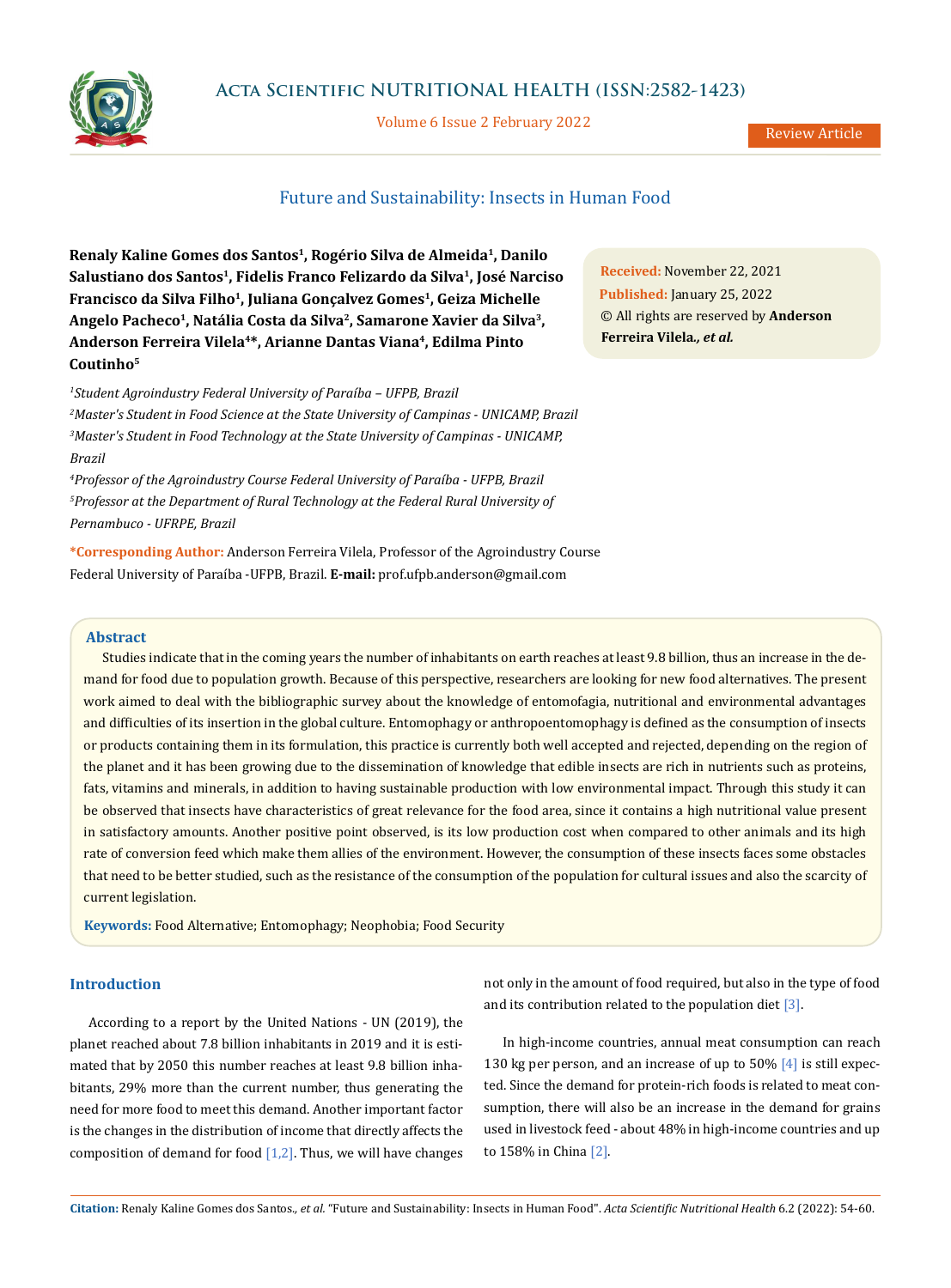Thus, the demand for alternative sources of proteins is inevitable, since it would be necessary to increase conventional meat production by 70% to feed this population. However, with the current techniques used in livestock, it is impossible to grow production in a sustainable way [5].

Insects have a high nutritional content, a low cost for their production, and for these reasons, entomofagia is a great option for solving current problems and future problems predicted by the United Nations (UN). According to the Food and Agriculture Organization of the United Nations (FAO), the number of malnourished people in the world in 2016 was 804 million, a number that has even been growing in recent years [6].

The adoption of insects as a food source is generally based on three reasons: nutritional aspect, environmental factors and socioeconomic benefits. Insects provide a good source of proteins, minerals, vitamins and energy, with a lower cost of production when compared to traditional animal sources and may present good applicability in rural communities with less infrastructure, due to requiring less water and energy and not lacking large areas of cultivation [7].

Entomophagy, as its name suggests, is a habit of consuming insects or derived products, a practice that covers cultural issues and is part of the history of human evolution for centuries, in some regions of the world, especially in Asia, Latin America and Africa  $[8]$ . Insects suitable for human consumption are rich in proteins, vitamins, minerals and lipids of high quality, their proteins have greater ease of absorption by the body and can be better used when compared to other protein sources  $[9]$ .

This study gathered information of a scientific nature in the form of literature review and was a result of a research group of students and teachers who, because of the difficulties of laboratory research caused by the Covid-19 pandemic, dedicated scholars and volunteers to the study of the potential use of insects in food production.

#### **Entomophagy**

Entomophagy is the use of insects and their derivatives as food [10]. Approximately 2 billion people in the world are consumers of insect-based products, however, this number has been growing with the increase in the commercialization and production of processed products, which often promote sensory improvements and consequent greater acceptance  $[11]$ . The United Nations recommends entomofagia as a possible solution to the limited supply of food in the world [12].

The main insect-eating peoples are found in countries located in tropical and subtropical regions, such as China, Mexico and Japan, since the biodiversity of these regions translates into a fauna of greater richness than that observed in countries located in temperate zones [7].

In Brazil, the culture of eating insects originates in indigenous peoples. Currently, the consumption of saúva (Atta sp.) in the north and northeast of the country is quite common, as is the larva of the coconut worm (*Pachymerus nucleorum*) in several regions and the carmine cochineal (*Dactylopiuscoccus*)*,* from which itis used in the food industry, this is extracted a natural red pigment to color food [13].

The most consumed groups of insects are beetles (coleopterans) (31%), butterflies (lepidopterans) (18%) and bees, 18 wasps and ants (hymenepters) (14%), followed by locusts and crickets (orthoptera) (13%), cicadas, cochineals and bedbugs [14].

Recently, it is already possible to see the creation of insects on a larger scale and in places specifically equipped for this activity, where they are produced for both human and animal feeding. A practice that has become widespread and profitable in several regions of the world [15].

Despite the great historical references of the use of insects for human consumption, the insects lost space in the diet of most communities around the world and began to be seen with a negative aspect where the practice of insect consumption was related to primitive habits, soon after they were associated with pests, diseases, dirt, disgust and disdain [16].

The issue has come to the fore from the report released in 2013 by the Food and Agriculture Organization of the United Nations (FAO) that presented the benefits of insect consumption and its likely need on a global scale in 2050 to ensure food security in the world. From there, FAO, allied to other countries, works on research and knowledge sharing about entomofagia, with the objective of broadening the perception of nutritional, environmental value and the economic potential of insect breeding and consumption [10].

#### **Environmental aspects**

Insects have a high feed conversion rate, for example, crickets need six times less feed than livestock, four times less than sheep and twice as low as pigs and chickens to produce the same amount of protein. In addition, they emit fewer greenhouse gases and ammonia than conventional cattle. Therefore, insects are a potential source for conventional protein production, whether for direct hu-

55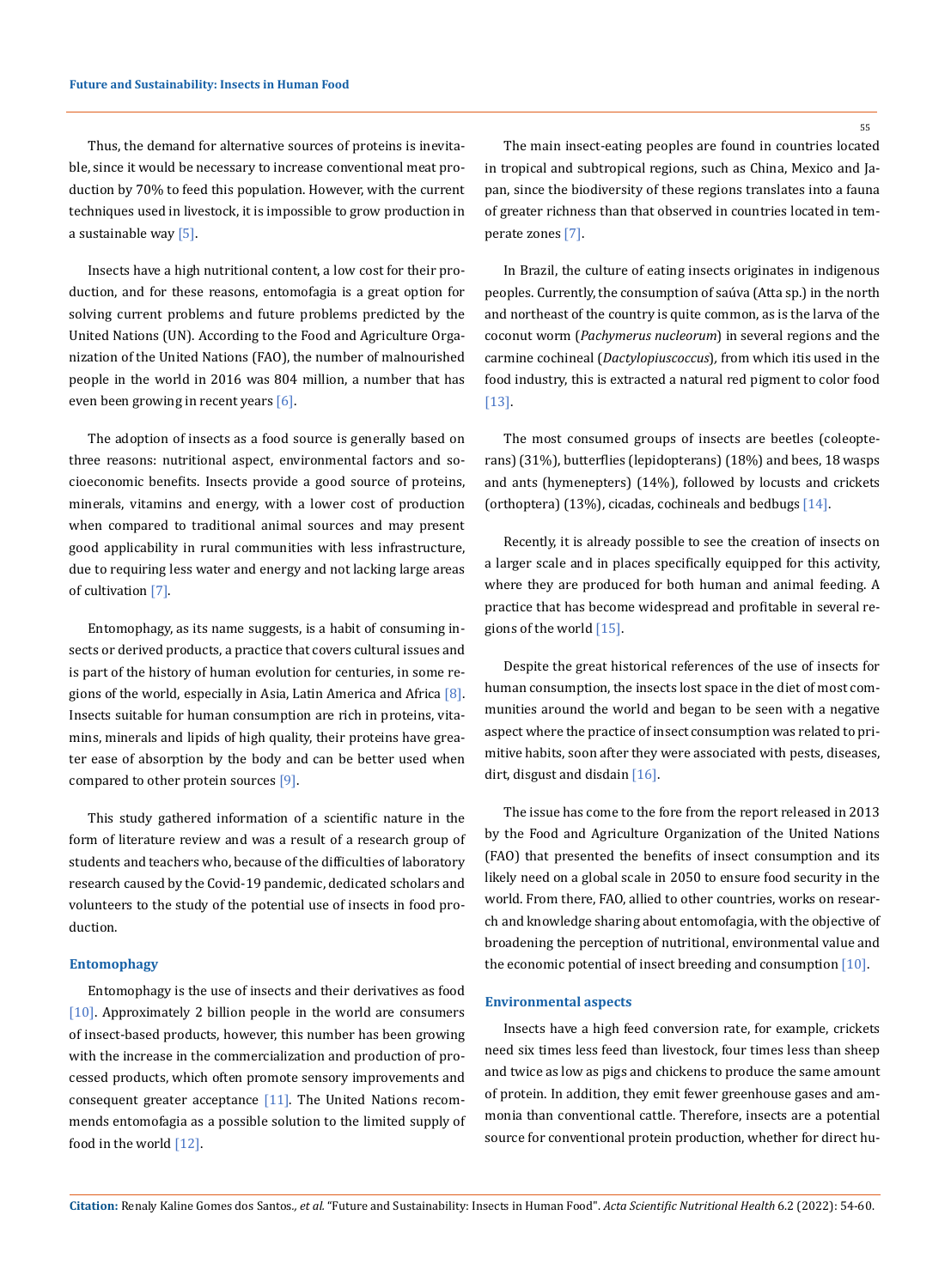man consumption or indirectly in recomposed foods (with protein extracted from insects); and as a source of protein in mixtures of raw material [10].

As a comparison effect, for the production of 1 kg of protein, an insect breeding requires 18 m2 of area, 23000 L of water and 1 g of greenhouse gas is released for the animal to gain 1 kg of mass; while in a cattle ranch, it is required 198 m2 of area, 112000 L of water, and 2850 g of greenhouse gas are released into the atmosphere [17]. Below we will see some comparisons of insect production in relation to the production of commonly consumed proteins (Figures 1-4).



**Figure 1:** Comparative global warming: Greenhouse gas released, in grams, so that the animal gains 1 kg of mass. **Source:** Insects as food and feed, a new emerging agricultural sector: A review [18].



**Figure 2:** Comparative land use: Area required, in square meters, for production of 1kg of animal protein. **Source:** Edible Insects [17].



**Figure 3:** Comparative feed conversion: amount of food, in kilos, for gain of 1kg of body mass. **Source:** Insects as food and feed, a new emerging agricultural

sector: a review [18].



**Figure 4:** Comparative water expenditure: volume required, in liters, to produce 1Kg of protein. **Source:** Edible Insects [17].

Another factor considered sustainable is the condition of being bioconverters, since they can feed on organic residues, such as food scraps, composting and animal manure, being thus used for the consumption of animals. Thus, insects convert a material that could be a polluting agent into a high-quality food resource, including for use in animal feed [19]. The creation and consumption of insects significantly reduces the presence of pesticides and their residues in food and the environment [12].

Insect species such as the black welded fly (*Illucens hermetica*), the 21common fly (*Musca domestica*) and the larva of the flour (*Tenebrio molitor*) are very efficient in bioconverting organic waste. For this reason, these species have been receiving attention, since they could collectively convert 1,300,000,000 tons of bio waste per year [20,21].

**Citation:** Renaly Kaline Gomes dos Santos*., et al.* "Future and Sustainability: Insects in Human Food". *Acta Scientific Nutritional Health* 6.2 (2022): 54-60.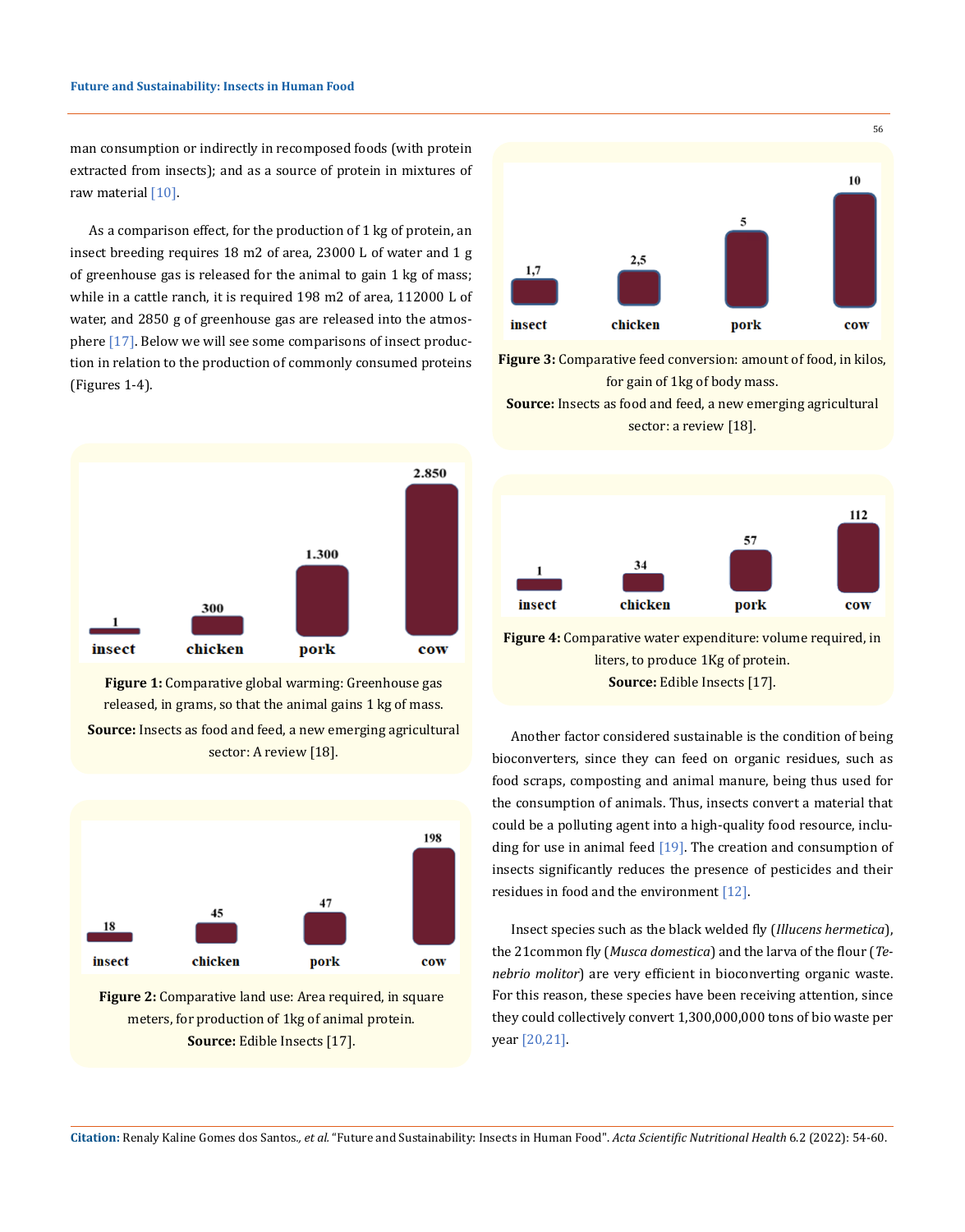With the increase of the population, the need for food to supply it becomes increasing, which can cause serious problems to the environment, resulting from the possible scarcity of natural resources available to agricultural activity [22].

#### **Nutritional aspects**

Insects are known to be, in most cases, an easy source of access to proteins, fats, vitamins and minerals such as: calcium, iron, zinc. They have a balanced nutritional profile that meets the human demands of amino acids, besides providing a high content of monounsaturated and polyunsaturated fatty acids [7].

Edible insects contain high quality proteins, vitamins and amino acids for humans  $[10]$ . The nutritional value of edible insects is one of the most relevant advantages of entomofagia, because they have high content of proteins, polyunsaturated fats, vitamins, fibers and minerals [16]. Due to the large number of existing insect species, their centesimal composition may vary according to the animal's evolutionary stage, sex, diet and environment, in addition to the preparation and processing carried out before consumption [16,23].

In addition to being present in large quantity, proteins are recognized as high quality, as they have high concentrations of essential amino acids ranging from 46 to 96%, associated with high rates of protein digestibility and absorption ranging from 76 to 96% [24-26]. The fat content in edible insects ranges from 13 to 33% in Orthoptera, for example, crickets and locusts and Coleoptera, such as beetles and larvae. Insects tend to have a higher fat content in their larval form due to the higher energy requirements during their development  $[27]$ . Below, we have a comparison of proteins between insects and conventional animals (Figure 5).



**Figure 5:** Comparative: grams of protein swum of protein sands per 100 grams of insects and other animals.



According to studies conducted on the potential of edible insects in the food industry, table 1 shows the nutritional composition of some insect species that have consumption potential in the West. It can be seen that the species *A. domesticus* has a greater amount of protein, on the other hand the species *Z. morio* leads the fat percentage. It can be concluded in the same table that insects are alternative and viable sources of protein and lipids [29].

| <b>Species</b>  | Protein (%) | Fat (%) | Gray (%) | <b>Fiber</b><br>(%) |
|-----------------|-------------|---------|----------|---------------------|
| A. domesticus   | 66,6        | 22,1    | 3,6      | 10,4                |
| B. mills (pupa) | 52,6        | 29,4    | 6,9      | 6,6                 |
| T. molitor      | 50,9        | 36,1    | 3.8      | 4,2                 |
| Z. morio        | 54,3        | 40,3    | 3,6      | 3,6                 |
| G. assimilis    | 59.2        | 34.3    | 4.2      | 3.2                 |
| L. migratory    | 62,2        | 6,4     | 6.4      | 8,3                 |

**Table 1:** Nutritional composition of insects. **Source:** Study of the potential of edible insects for application in the food industry [27].

Insects are also excellent sources of minerals such as manganese, copper, selenium, phosphory, magnesium, iron, zinc and calcium, where the consumption of 100g of matter guarantees the recommended daily requirements of these elements for humans [29].

## **Difficulties of insect consumption**

Most of the consumer market claims not to like the idea of using insects as a food source, this attitude is passed on from generation to generation to the point that children associate the ingestion of insects with something unpleasant. The main reason for the refusal of insects is to be tied to the idea that they are "dirty" and "unclean" [30].

Much of this rejection of consuming insects is linked to the unhealthy conditions of the places they inhabit and thus being able to transmit diseases to humans. The fact that some insects are dirty has nothing to do with them, in fact they only inhabit sewers and other places of low hygiene on beside the humans who created these places, since before, these animals lived in clean and healthy habitats [31]. Insects are dirty because they are in dirty environments, just as pigs are dirty if raised in dumps, but can be cleaned and produce a quality and safe pork for consumption [32].

**Citation:** Renaly Kaline Gomes dos Santos*., et al.* "Future and Sustainability: Insects in Human Food". *Acta Scientific Nutritional Health* 6.2 (2022): 54-60.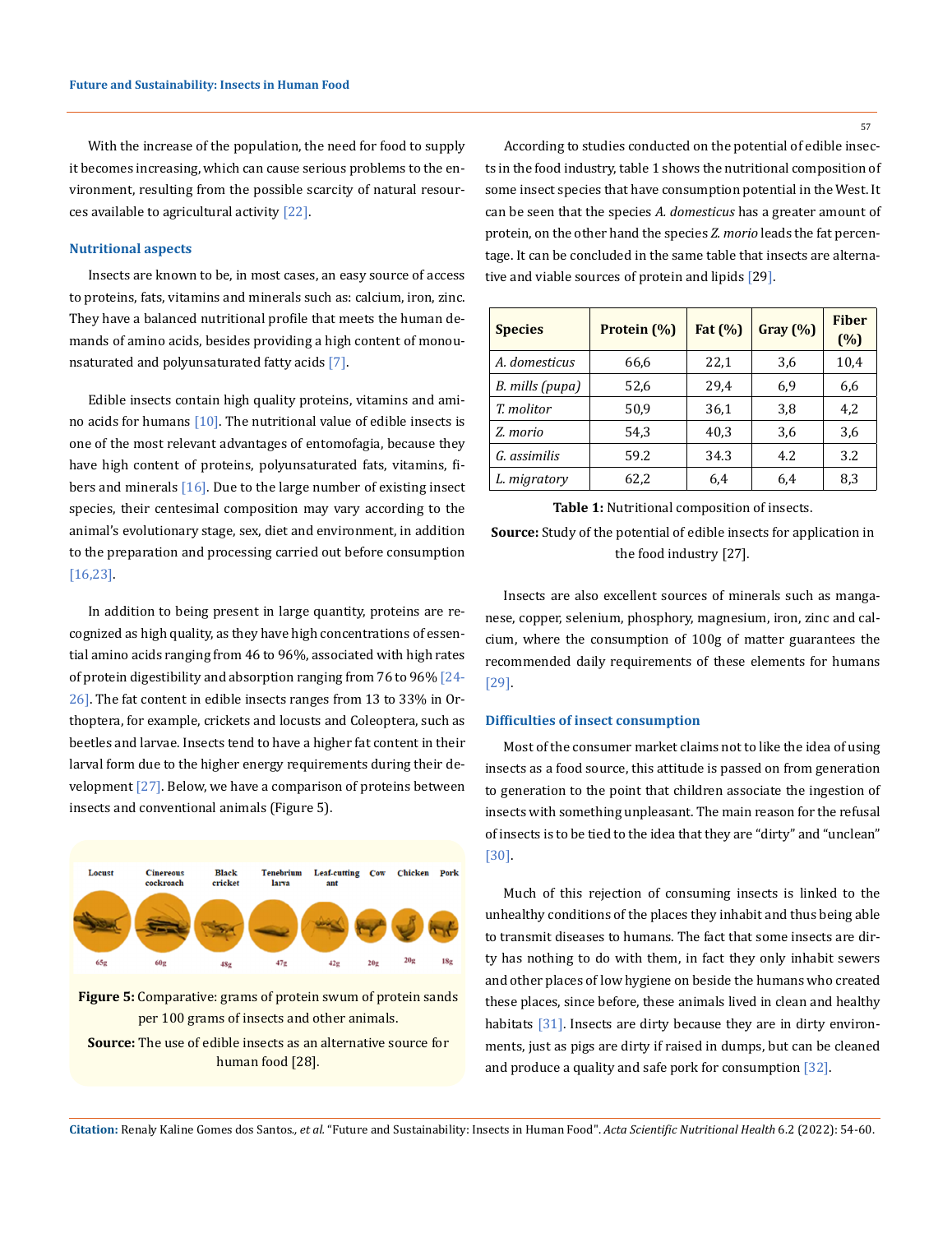The genus is also a factor that contributes to the rejection of insects as an ingredient of a dish. Women, at least in Western culture, are educated to feel disgust, while men are reinforced a behavior that tends to evidence their virility and masculinity before society. As women, predominantly, have control of food consumption, they end up rejecting insects more firmly in response to their feeling of disgust to which they were educated [33].

The consumer's attitude towards entomofagia results from a series of psychological, social, religious and anthropological factors. The depth of this aspect, long rooted, reflects in a strong resistance to entomofagia, which will require time and investment to be accepted hegemonicly. Dietary preferences are formed in childhood, and fixed over time, thus, the older the consumer is, the greater their resistance to changes in the dietary pattern  $[7]$ .

There are some limiting factors in relation to the implementation of entomophagy, one of them is the absence of legislation that regulates this practice in most countries, especially in western countries [17]. Currently, there are concentrated efforts among FAO, scholars and investors in the area to combat the current legislative barriers that hinder the development of the commercial insect industry [18].

As examples of successful regulations we have the Netherlands, one of the first countries in the West to allow the marketing and consumption of food products containing insects, we also have the European Union in 2018 approved the import and export of insects for food purposes and in 2021 took a major step, called the regulatory framework, in which the European Food Safety Agency (EFSA) granted preliminary approval for the human consumption of dry beetle larva (Tenebrio based on the regulation of new foods and new food ingredients adopted in 2018 [17].

In Brazil, the consumption of some insects is present in some traditional dishes. One of the most common dishes is the farofa with tana Jura ant (içá), which is much appreciated in the northeastern region. In addition to the içás ants, beetle larvae (*Pachymerus nucleorum*) are consumed by the residents of rural Minas Gerais, and saúva (*Attacephalotes*), 5 found in the region [13].

Although there is the consumption of these insects in Brazil appreciated by a minority, as mentioned in the work, on the other hand there is a weight in the cultural issue that instigates and causes a great rejection of entomofagia in the vast majority, another factor that makes dissemination impossible is the absence of legislation that regulates this type of food production, that because it does not exist, it makes the formal marketing of insects prohibited for human consumption. In Brazil, the agencies responsible for this sector are the Ministry of Agriculture and the National Health Surveillance Agency (ANVISA). There is still no regulation in the country that allows the marketing of insects for human consumption, just as there is no prohibition on sale; Most producers of insects for human consumption work in an artisanal and informal manner [17].

The only aspect regulated by the National Health Surveillance Agency (ANVISA) is The Collegiate Board Resolution (RDC) No. 14 of 2014, in which it establishes tolerable limits of "foreign matter" in food. This document lists insects that are considered part of the food production process (food and beverages) and, within established limits, do not threaten human health. That is, the fragment of insects can only be considered failures in the production process, involving from the harvest of food to the final product, packed [34].

### **Consumer acceptance to edible insects**

Historically, the introduction of new technologies for the production of food or new food items in the human diet have always generated fears on the part of consumers, where the acceptance of food is directly related to the intention of consuming a given product [19]. When arguing about the benefits of human entomofagia, repudiation/disgust about the idea of eating insects is still one of the great barriers. However, given the growing demand for food, these ideas can change rapidly, especially with the globalization and popularization of science and information [35].

Although the human being can survive with different diets, there are psychological factors that make him have specific eating habits, leaving out foods he could consume [19]. As is the case of entomofagia, consumer acceptance was identified as one of the greatest barriers to validation of edible insects as an alternative resource. Since pioneering research, asco to edible insects has been the first and main factor used to explain the negative view of entomofagia by Western culture [16,36].

Recently, scientific studies that sought to evaluate consumer acceptance of edible insects in the West showed a significant change in consumer perception of entomofagia [37,38,18].

**Citation:** Renaly Kaline Gomes dos Santos*., et al.* "Future and Sustainability: Insects in Human Food". *Acta Scientific Nutritional Health* 6.2 (2022): 54-60.

58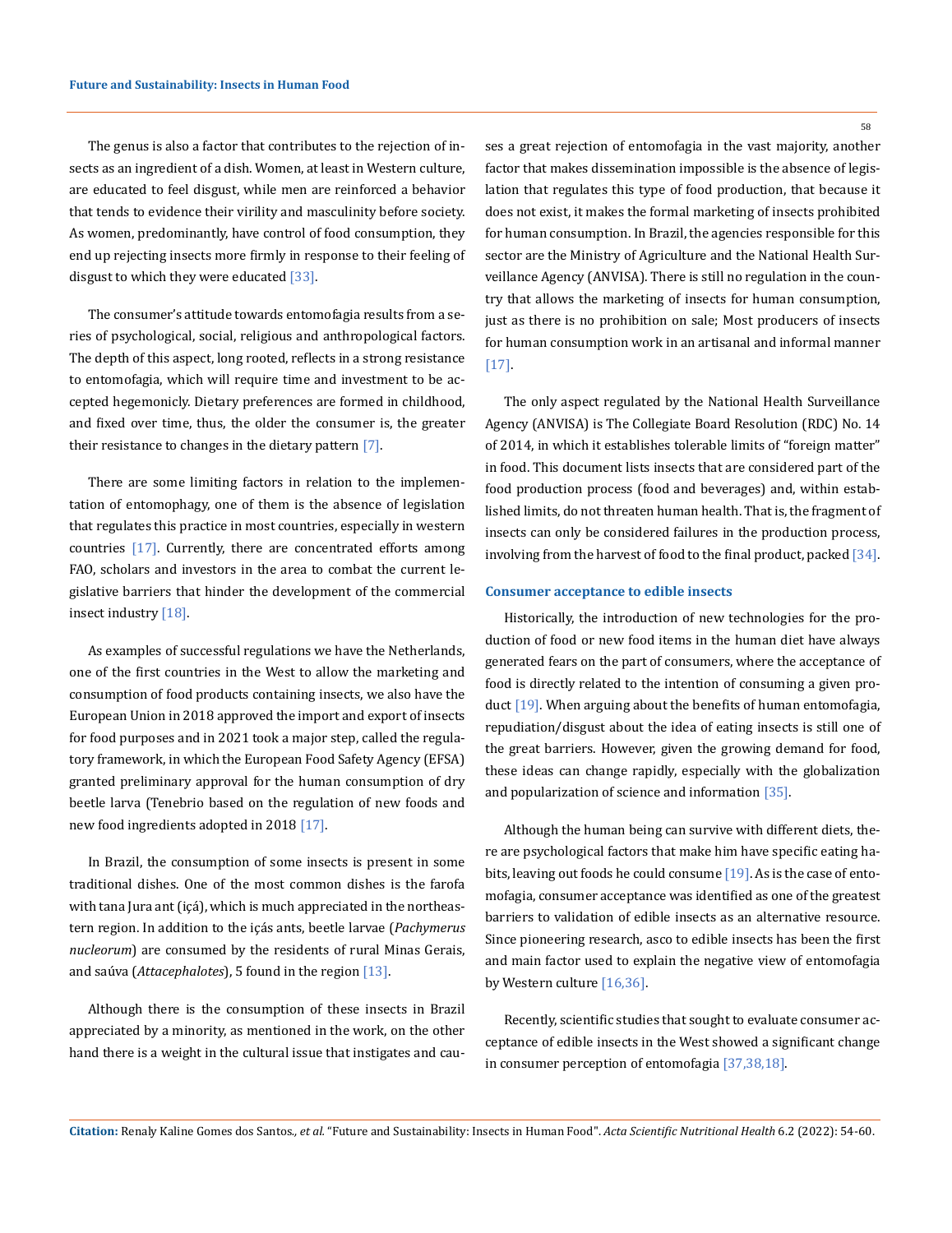Recognizing the possibility of repulsion to the consumption of insects in its entirety, one of the alternatives highlighted would be the use of insects as ingredients in processed foods, without changing the traditional appearance of the product. This strategy of hiding the insect in food is a more attractive way and that can accelerate its popularization [39].

Studies on consumer acceptance are still fragmented. However, information is the key element for the awareness of the population about the practice of entomofagia  $[40]$ . Germany is an example of a country without a real tradition of entomofagia and that currently sells insect-based products, such as hamburgers that take 45% of a protein mixture made from soy and beetle larvae (*Alphitobius diaperinus*) [17].

## **Conclusions**

The use of insects in human food is an alternative to several environmental problems arising from population growth. The use of insect as food brings nutritional benefits and has economic advantages to its production. Despite this, entomofagia is still little accepted for cultural issues and the lack of public policies to demystify this very common practice in the Western world. There is still no legislation, supervision and formal guidance of regulations dealing with the creation, manipulation and consumption of insects in Brazil.

#### **Acknowledgment**

We thank CNPq, UFPB and CAVN that made available resources in the form of scholarships for this research.

#### **Bibliography**

- 1. Tilman D., *et al.* ["Global food demand and the sustainable in](https://pubmed.ncbi.nlm.nih.gov/22106295/)tensification of agriculture". *[Proceedings of the National Acad](https://pubmed.ncbi.nlm.nih.gov/22106295/)emy of Sciences* [108.50 \(2011\): 20260-20264.](https://pubmed.ncbi.nlm.nih.gov/22106295/)
- 2. [Msangi S and Rosegrant MW. "Feeding the future's changing](http://citeseerx.ist.psu.edu/viewdoc/summary?doi=10.1.1.221.3025)  [diets: Implications for agriculture markets, nutrition, and](http://citeseerx.ist.psu.edu/viewdoc/summary?doi=10.1.1.221.3025)  [policy". Edited by Shenggen Fan and Rajul Pandya-Lorch, 65.](http://citeseerx.ist.psu.edu/viewdoc/summary?doi=10.1.1.221.3025)  [Washington D. C.: International Food Policy Research Institute](http://citeseerx.ist.psu.edu/viewdoc/summary?doi=10.1.1.221.3025)  [\(IFPRI\) \(2012\).](http://citeseerx.ist.psu.edu/viewdoc/summary?doi=10.1.1.221.3025)
- 3. Henchion M., *et al.* ["Future protein supply and demand: strate](https://pubmed.ncbi.nlm.nih.gov/28726744/)[gies and factors influencing a sustainable equilibrium".](https://pubmed.ncbi.nlm.nih.gov/28726744/) *Foods* [6.7 \(2017\): 53.](https://pubmed.ncbi.nlm.nih.gov/28726744/)
- 4. Huis A., *et al.* ["Edible insects: future prospects for food and feed](https://www.fao.org/3/i3253e/i3253e.pdf)  [security". FAO ForestryPaper 171. Rome, Italy: FAO \(2013\).](https://www.fao.org/3/i3253e/i3253e.pdf)
- 5. [FAO. "Fao Brasil representative presents a scenario of demand](https://www.fao.org/brasil/noticias/detail-events/en/c/901168/)  [for food. Brasilia" \(2017\).](https://www.fao.org/brasil/noticias/detail-events/en/c/901168/)
- 6. [FAOSTAT. Number of people who are undernourished, 2000 to](https://ourworldindata.org/grapher/undernourished-people-oecd)  [2016. Our World in Data, \(2018\).](https://ourworldindata.org/grapher/undernourished-people-oecd)
- 7. [Govorushko S. "Global status of insects as food and feed](https://www.sciencedirect.com/science/article/abs/pii/S0924224418304874)  source: A review". *Trends in Food [Science and Technology](https://www.sciencedirect.com/science/article/abs/pii/S0924224418304874)* 91 [\(2019\): 436-445.](https://www.sciencedirect.com/science/article/abs/pii/S0924224418304874)
- 8. Matos FM., *et al.* ["Enzymatic hydrolysis of black cricket \(Gryl](https://www.researchgate.net/publication/348506086_Enzymatic_hydrolysis_of_black_cricket_Gryllus_assimilis_proteins_positively_affects_their_antioxidant_properties)[lus assimilis\) proteins positively affects their antioxidant](https://www.researchgate.net/publication/348506086_Enzymatic_hydrolysis_of_black_cricket_Gryllus_assimilis_proteins_positively_affects_their_antioxidant_properties)  properties". *[Journal of Food Science](https://www.researchgate.net/publication/348506086_Enzymatic_hydrolysis_of_black_cricket_Gryllus_assimilis_proteins_positively_affects_their_antioxidant_properties)* 86.2 (2021): 571-578.
- 9. Vieira CF. "Insects in food: demystifying and recreating conceptions in school". Course Completion Work (Degree in Biological Sciences) - Federal Technological University of Paraná (2016).
- 10. FAO, Food and agriculture organization of the unites nations. Edible Insects: a solution for food and feed security (2013).
- 11. Tan HSG., *et al.* ["Tasty but nasty? Exploring the role of sensory](https://www.researchgate.net/publication/284078465_Tasty_but_nasty_Exploring_the_role_of_sensory-liking_and_food_appropriateness_in_the_willingness_to_eat_unusual_novel_foods_like_insects)[liking and food appropriateness in the willingness to eat un](https://www.researchgate.net/publication/284078465_Tasty_but_nasty_Exploring_the_role_of_sensory-liking_and_food_appropriateness_in_the_willingness_to_eat_unusual_novel_foods_like_insects)usual novel foods like insects". *[Food Quality and Preference](https://www.researchgate.net/publication/284078465_Tasty_but_nasty_Exploring_the_role_of_sensory-liking_and_food_appropriateness_in_the_willingness_to_eat_unusual_novel_foods_like_insects)* 48 [\(2016\): 293-302.](https://www.researchgate.net/publication/284078465_Tasty_but_nasty_Exploring_the_role_of_sensory-liking_and_food_appropriateness_in_the_willingness_to_eat_unusual_novel_foods_like_insects)
- 12. [Imathiu S. "Benefits and food safety concerns associated with](https://www.sciencedirect.com/science/article/pii/S235236461930046X)  [consumption of edible insects".](https://www.sciencedirect.com/science/article/pii/S235236461930046X) *NFS Journal* 18 (2019): 1-11.
- 13. Romeiro ET., *et al.* "Insects as a food alternative: Review article". Food Contexts - Behavior, Culture and Society Magazine 4.1 (2015).
- 14. Monteiro S., *et al.* "Insetos Food for the future". Food and Economic Safety Authority: Risks and Food - Food of the Future, ed 19 (2020): 17-22.
- 15. Rivera J and Carbonell F. "The edible insects of Peru: Biodiversity and perspectives of entomophagy in the Peruvian context". *Science and Development* 27 (2020): 5-36.
- 16. Huis A., *et al.* ["Edible insects: future prospects for food and](https://www.fao.org/3/i3253e/i3253e.pdf)  feed security". *[FAO Forestry Papers](https://www.fao.org/3/i3253e/i3253e.pdf)* (2013): 171.
- 17. Tunes S. "Edible Insects". Pesquisa Fapesp Magazine 290 (2020): 60-67.
- 18. [Huis A. "Insects as food and feed, a new emerging agricul](https://www.wageningenacademic.com/doi/10.3920/JIFF2019.0017)tural sector: A review". *[Journal of Insects as Food and Feed](https://www.wageningenacademic.com/doi/10.3920/JIFF2019.0017)* 6.1 [\(2019\): 27-44.](https://www.wageningenacademic.com/doi/10.3920/JIFF2019.0017)

**Citation:** Renaly Kaline Gomes dos Santos*., et al.* "Future and Sustainability: Insects in Human Food". *Acta Scientific Nutritional Health* 6.2 (2022): 54-60.